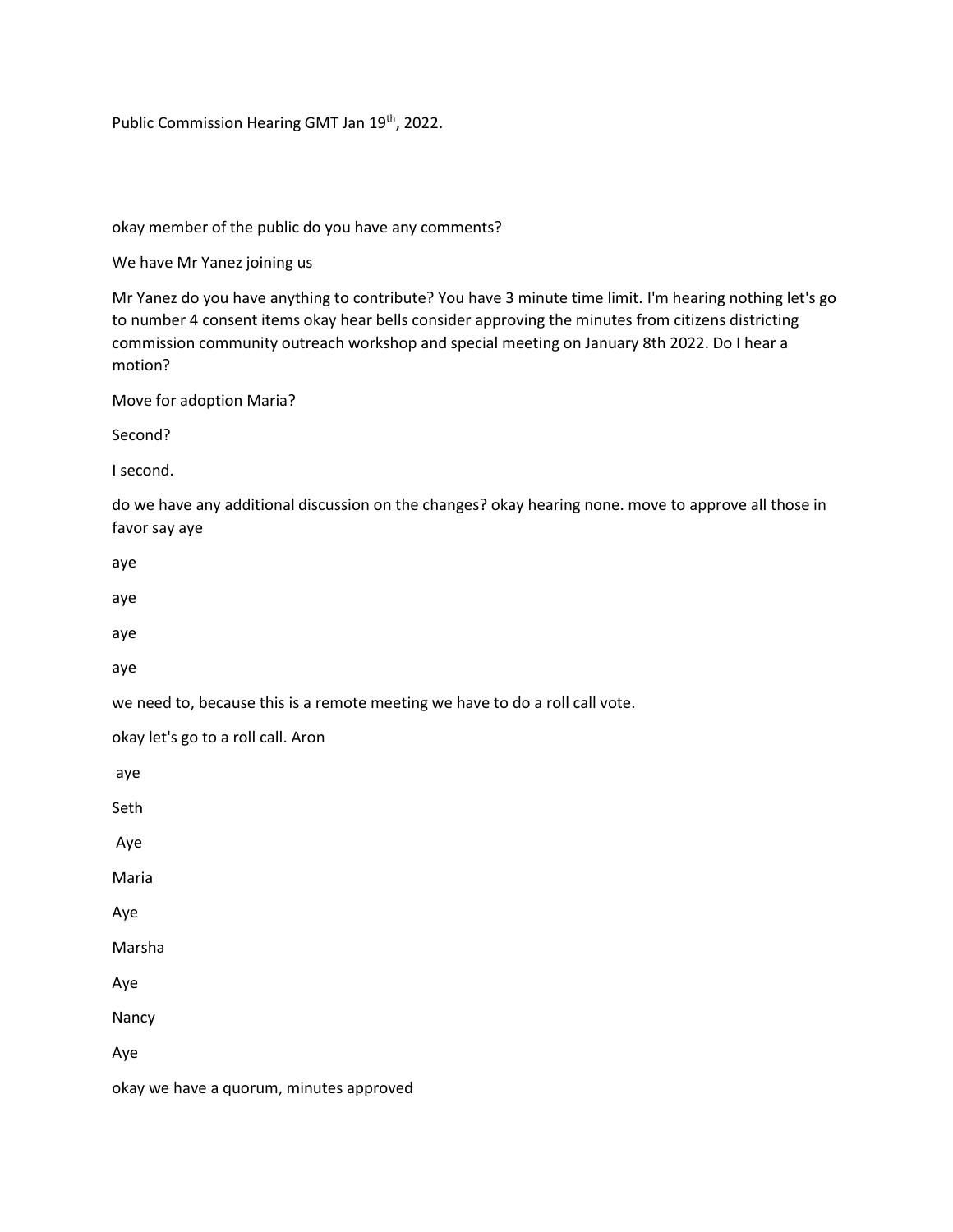#### thank you

#### any new business?

Okay let's go to the public hearing part. Jessica I'll let you take over on this point.

So at this point we are going to start the public hearing Port item we've done a number of community outreach workshops in meetings until in the stage of this process is we have some draft mapped out for review they were approved to be released on the 8th at our special meeting of January 8th they were released on the website and they've been out for review and now we are going to be able to discuss the draft maps and get directions on how to move forward in this process and Liz, our Consultant, is going to go ahead present the draft map presentation.

#### hey Marshall glad to see you. Hi Marshall. Sorry for the late

okay so this is going to look very similar to last time I will be presenting the maps again to you all but this time I'm hoping to get a conversation with you all. Should even stay today's date I apologized so this should be a conversation with you all on what you think of the maps what don't you like what do you like and hopefully we'll get members of the public to comment as well because this is all available online hopefully the public has a an opinion on it because we would love to hear it so this is the California fair map act requirement that we use to guide the redistricting process you all are familiar with it and this is also in City Charter so these are the traditional redistricting principles that we used to guide the mouse that were created today that will be going over today so relatively equal in size and we're talking about US Census population data next each district has to be contiguous that means it has to be one whole piece and you can drive with one line maintain communities of Interest so a pivotal role in this process to make sure that we aren't diluting the voices of communities next we want to follow City and censusdesignated place boundaries when practicable so this includes things like school districts water districts potentially just looking at other lines to help justify different divisions and then finally keep districts compact we want to make sure we're not bypassing a nearby population for more distant one and then because this is the citizens District in commission this is very focused on getting the Public's input on the redistricting process so what we have done getting input the goal is to get input from the community to drive this process rules for the process emphasizes the importance of traditional criteria and minimizing divisions of neighborhoods that includes a traditional criteria that I just went over and then releasing them Maps so we have gotten some community of Interest forms just quick summary was very familyoriented community of interest and then highlighting the need for affordable housing Community Resources among the community we have gotten at least one District our submission this one you'll notice 5.9 deviation so under 10% but it would need to be a little fixed to make sure that it's contiguous because this would need to be connected so there and was just that if I can try man briefly there's been a couple other submissions as well from community members I think there are two more that have been submitted in the past couple days thank you for highlighting that and so these are the maps that we are working with today again this is an iterative process so I by no means expect these to be the final Maps so please feel free to rip them apart if you don't like them or highlight what you do like but you want changes so this is what we have for the current lines there is no lyrics you all at this point total deviation is 7.5 so we're in good shape it's under 10% what we're really looking for from the community is input on how they would want the maps to be changed so draft Map A is it was created as a minimal change plan so it was created to decrease the total deviation and I'll go over that those changes so this is what Draft Plan A looks like it's very similar to the current lines total deviation is 5.1 compared to the 7.5 of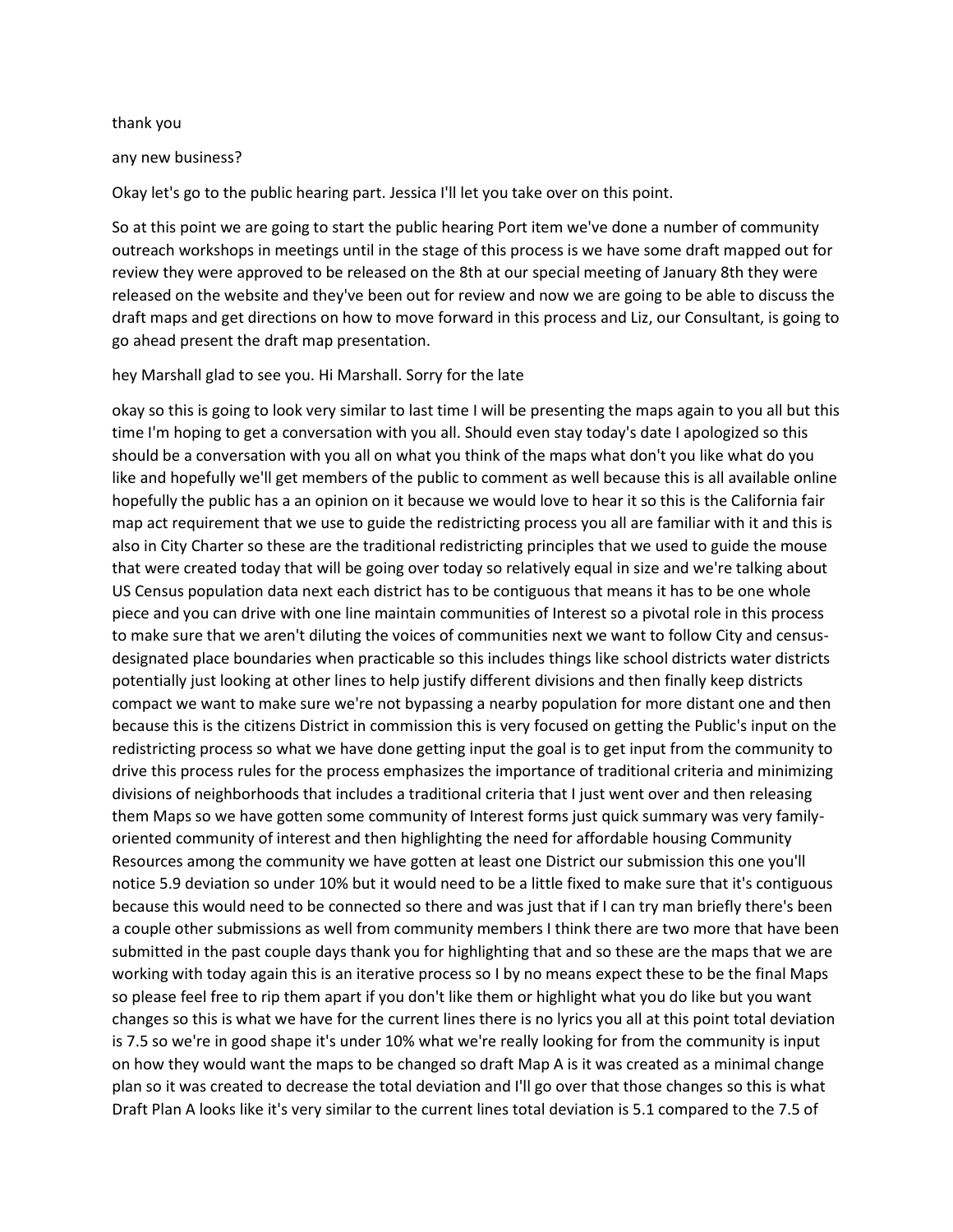the city has right now and then this is what it looks like with the current lines overlay so you'll see the changes up here so there are four spot in particular were the district changes and then Map B. So this one is a little more different this deviation is 4.4. give me a moment to pull up my notes, I left it on a different screen. here it is, sharing, one second please. okay so with this plan the whole theme behind everything is to continue to use the current districts as a starting point. the current districts as a starting point but then focus on United neighborhood than using major thoroughfares as the new borders so under the next slide and you'll see that the changes aren't that different from the current lines but the La Loma and Scenic are used for the borders between D2 D3 and D4 this keeps La Loma together and the neighborhoods north of Scenic unified Ruth Avenue becomes the major border running through North South through the east side of town and becomes the border between D3 D4 D5 in D6 and then other highlights include D1 which has no changes, downtown remains unified or united with south Modesto and D2, portions of West Modesto west of Highway 99 remain united with central Modesto as well. and then we have Map C so you'll see this is the most different out of all of them it creates essentially a western portion District so most notably the Latino see that remains over 50% for all three districts our excuse me all three plans including this one even when we change District to physical structure so it remains 58.7 so they will not be losing their voting power during elections the Latino population in District 2 and then it's a total deviation of 4.7 so again it's under that 10% threshold so we are in a good place here and then this is what it looks like with the current lines overlay you'll see major difference in District 2. I mean 5 lost a little piece but gained a little piece of six up here or lost a little bit here and a little change here but the bulk of the change is District 2.

So now is your chance to continue to ask questions talk about what you like and what you don't like and open it up to the public for them to comments as well but what I'm hoping to get from you all is an idea of your preferred plan or plans so we can narrow it down and then focus on changing the maps to how you think it best represents the City of Modesto so suggest possible changes provides directions for next time so we'll update the draft maps and get them back to you by next week and of course there are any map submitted on District or between now and when you all are finalizing the maps to get opted if there are any Districts or plans that you like you can always request in these meetings to have a district or plan uplifted and included as a draft map, so I want to make sure that everyone's aware that there could be a new draft map, so that being said I would love to open it up and hear what you all have to say and I'm happy to go back to any Maps if you want to take a look at it again.

So Liz just to make sure, this is Jessica, the additional map that you showed that was on Districter since we do have a couple more can you go share those or should we share those Saturday it might have came in after you prepared the the PowerPoint it might have come in after

I didn't include the drafts or the districter ones that were created by Commissioners typically I don't unless you want me to. I'm happy to do so but I really want to highlight the public and what they draw.

so you presented, 'keeping the historical neighborhoods'?

Yes.

Okay. excellent thank you.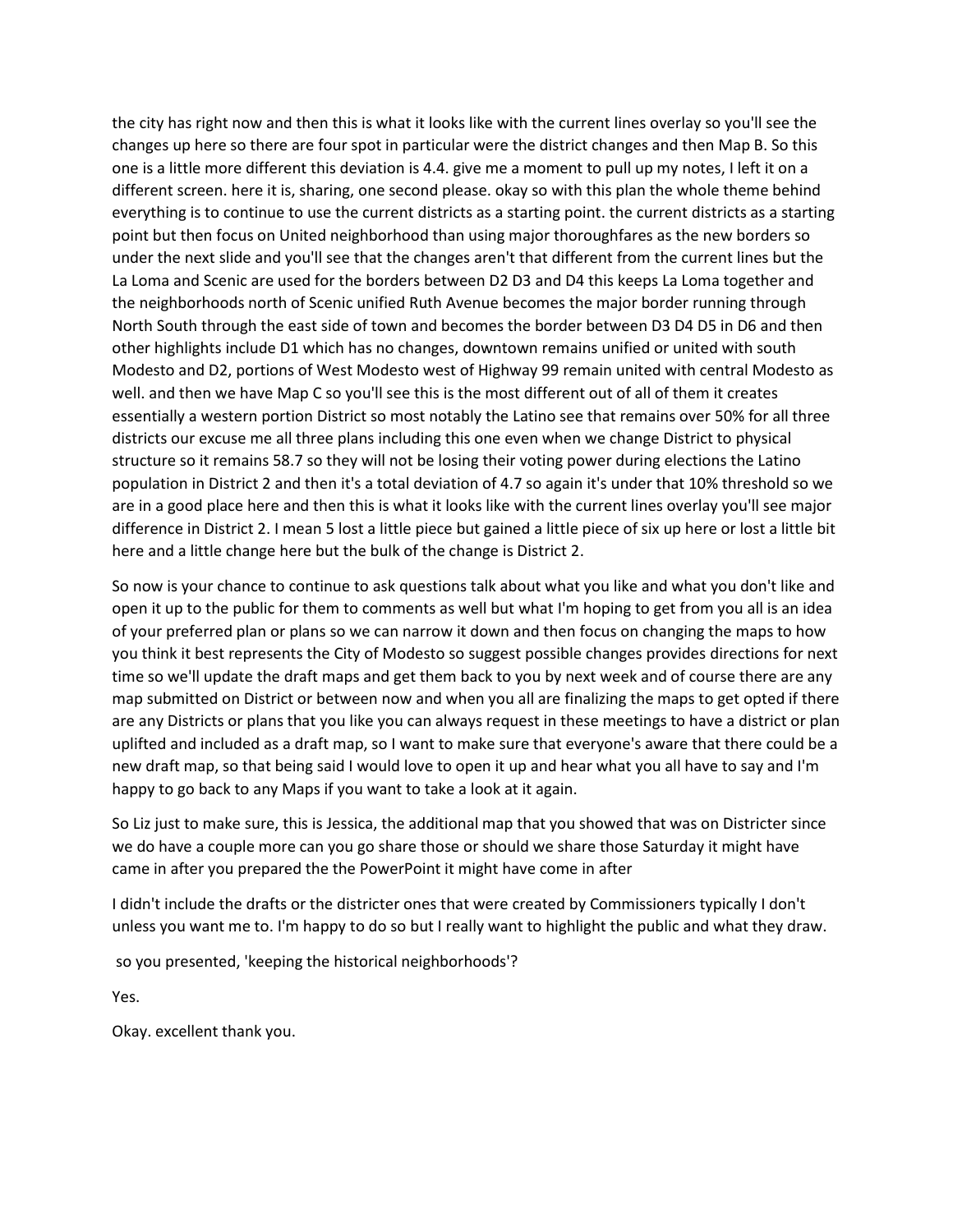If we wanted to just to do a review Commissioner Crowsie's map, really they symbolize mostly population, she was evening out, some of it was left out. so it may need to tweaked a little bit. they are on Districter so they can be reviewed there.

no further do we have any further discussion on the maps any preference do you all want to, basically just go to Districter take a look at everything that's there and think about them and just as Jessica said discussing on Saturday.

I mean today is the day to start discussion because Saturday is an additional day to keep discussing for anybody that possibly couldn't make it tonight but you know we want to leave that open as an option for others you know for citizens to participate but tonight we should really start the discussion they were released, you know, last week and they've been out and we need to kind of start doing a process of elimination a little bit what do we like about them you know be purposeful you know how do we want to move forward in and you know knowing that we're going to get community input at our next couple meetings too so we kind of need to just start the conversation at least.

okay Aaron I know you have some ideas, comments, it's in the past so I don't know if you particularly feel strongly about anything again I might from my perspective there hasn't been significant changes so nothing that throws up any red flags for me just that one dangling chad back down there and District 4 that's the only thing that's a little concerned other than that.

I'm looking at plan C where you're splitting the Westside neighborhood north of kansas and thats the districted near proposed boundry and I don't like that because I live in that area and all of the kids around there go to Martone. And then District 2 would give up downtown instead in extchange for half of the west side north of kansas. I think splitting the west side like that is not a good idea, north of kansas and loosing downtown to dirstirct 2. I'd rather keep downtown to district 2 than add the west side portion west of the 99. and then the airport, the other one. I thought we had one where the airport was given to district 2. Today I didn't see one that way.

Commissioner that's Plan B, on slide 18. You'll see over here on the screen. 4 dips down here and picks up the downtown area.

I don't see the black lines on that one

Slide 21 has the black lines that show the airport district

Okay I see it now. That one is my personal preference in getting the airport, getting the airport in district 2. But I see a corner there south of La Loma, between Yosemite and la loma. That corner, I'm not sure of you splitting that neighborhood there.

Let me pull up a URL map so I can check. So B your preferred map?

Yes, except that we need to discuss whether or not the boundaries should be at la loma because south of la loma, some of those houses are also kind of go together with north of la loma, where the park and the creek. Probably east of the creek is fine, as a line. That's what I'm worried about is that little corner.

Let me share my screen, and you'll probably have to navigate me

I have it open on Districter if you'd like me to share my screen.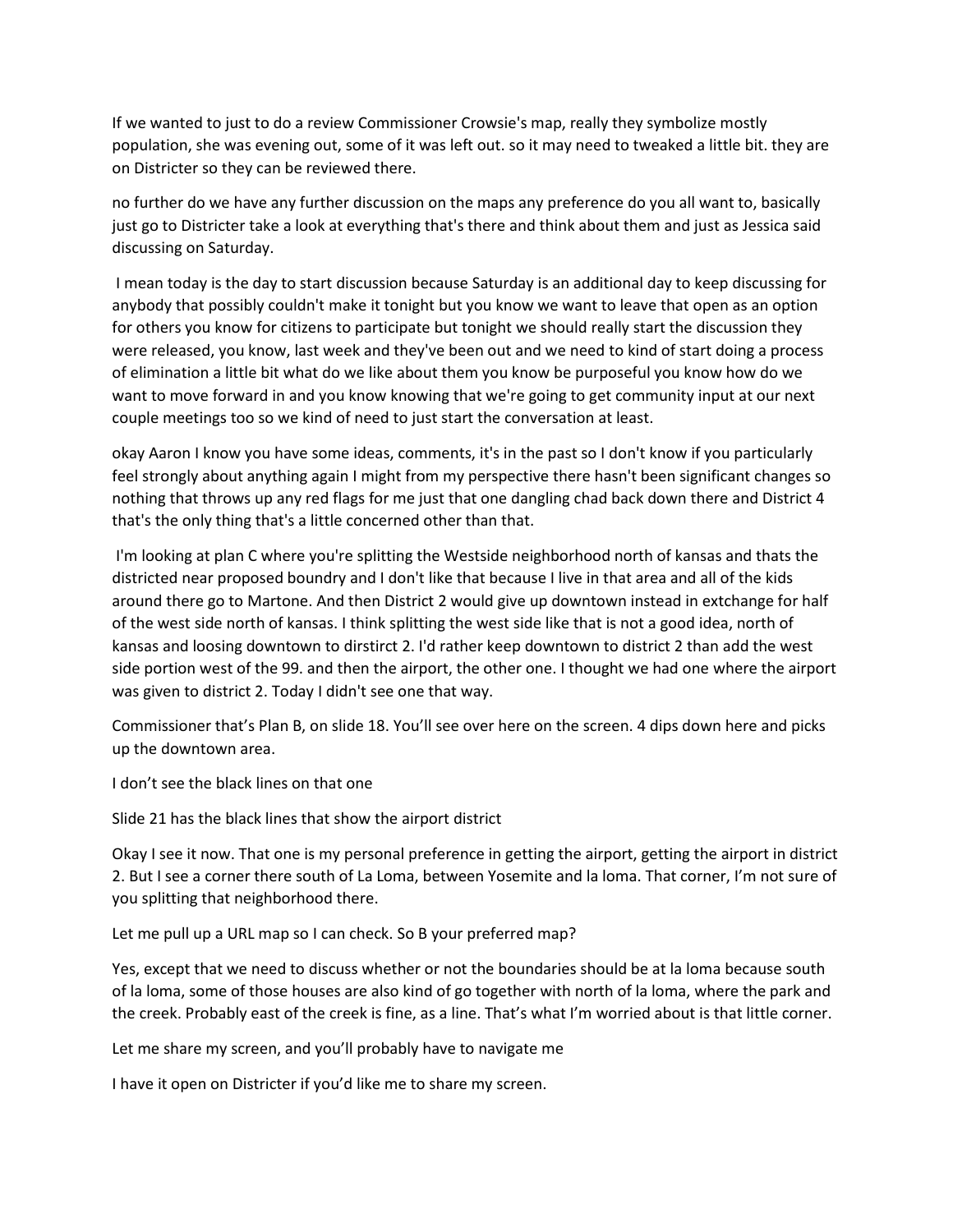Yes please. All the draft maps are on districter so anyone can go now and look at the differences on the very easy to use districter.

So here is where you're referring to, here is the river, or the creek.

Yeah, and I think that taking and splitting south of La Loma there might not be a good idea, because houses north and south of La loma kind of go together in that neighborhood, they have Wilson elementary I think it is, around where Kansas is?

Yes Wilson Elementary is in that area

I wonder what happens if fashion keeping that corner in district 4 and make the boundary around there.

So Aron, to be clear, your suggestion is that the boundary for district 2 end here?

Yes the creek.

Can you point me to the street name?

The dry creek bed, do you see that house right there at the creek bed off Scenic?

Yes.

That would be where I would be where the boundary should be right there.

Alright

I do want to say we might be losing too much population by doing that, but we will try our best to accommodate that. It might not go that far back, but we will try to keep that elementary school with 4.

Yeah, that whole neighborhood goes together. If you see how it goes to the creek, where it says miller ave, that neighborhood goes together. Even though la loma goes through there. That's like the "la loma neighborhood"

Yeah and that is a community of interest so we would want to keep it together as much as we can.

So real quick this airport neighborhood here is not yellow. Confirming Plan B is included in District 2 in **Districter** 

Yes it should be.

Would that balance the numbers potentially?

It would come closer wouldn't it?

It would come closer, yes. I need to check in with my tech people, because that should be in with district 2.

I like that this tree is at Rose, Rose becomes the boundary. That looks good. I suppose from before it used to be that little corner into district 4 but now you make it straight.

This is Commissioner Wagner I agree that B at least in the 4, 5, and 6 area makes it with Rose ave straight up and down makes it enough of a thoroughfare I think where one side of the street in one district with the other side in the other district is fine. I'm, not familiar enough with the situations in the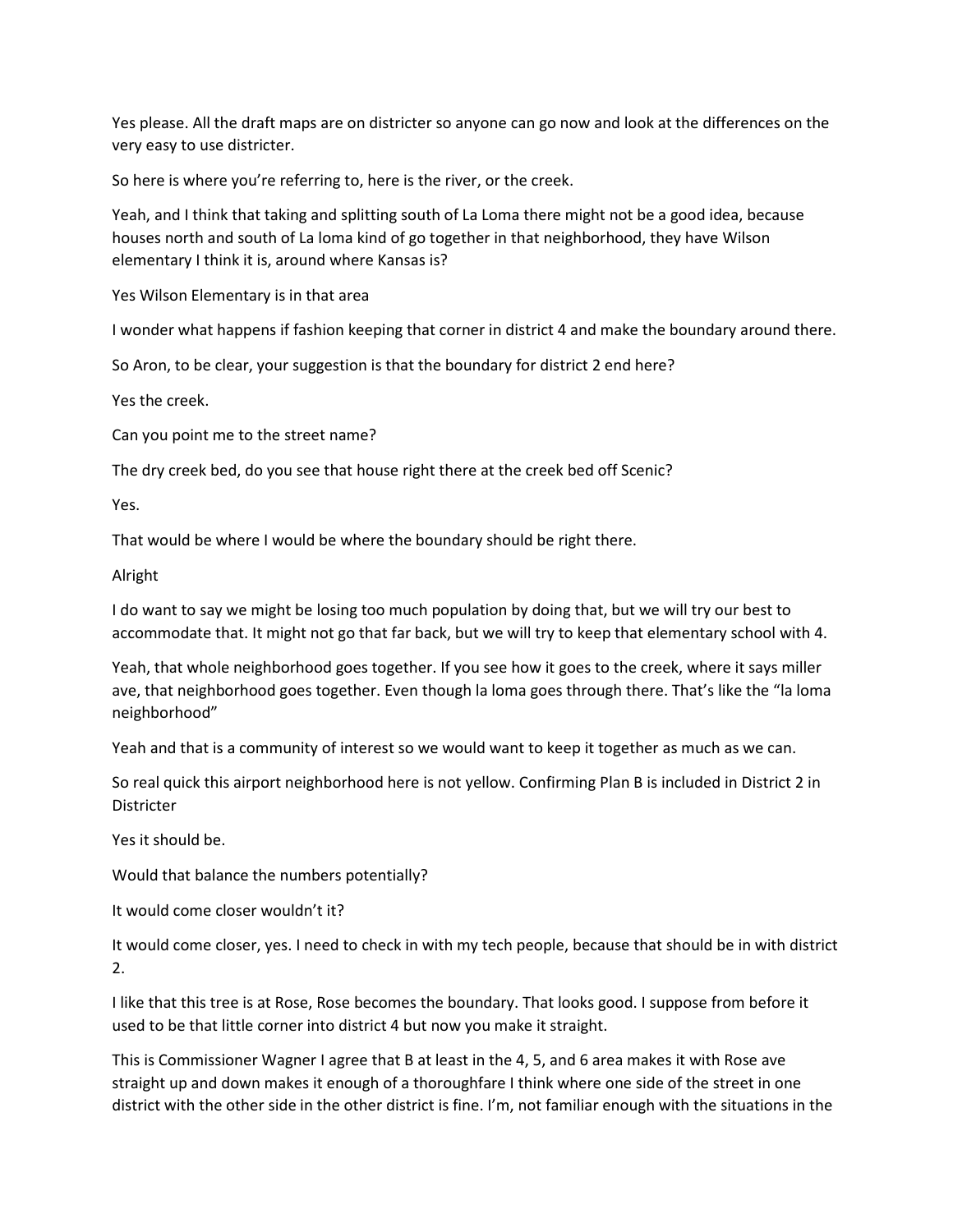gold area where Manny was talking about moving them over in the green area, whether those streets are using a creek bed, I'm assuming there are no houses that are going to be on either side.

Commissioner Wagner I'm a little unclear as to where you are referring to. Can you please maybe tell me some street names.

Well when Manny was talking about moving the division in the gold area over, its making sure that that dry creek doesn't really have, I know on a map it could seem like theres nothing really there, but it could be that there are houses really close together. I don't know the topography of that particular section.

Just over the la loma bridge or miller or whatever it is there are houses pretty close together behind the old hospital and west.

I wonder if that little corner by downy should be in the gold area, and the gold would lose the right of the creek.

So if I am understanding correctly the creek will be the boundary and go all the way up to downy to take 5 corners here and come back.

Yes, to the gold area or the blue, I don't know what would be better. But it looks like the neighborhood there, and downy and J street, they kind of all go together.

Got it. And I do want to note that we do have a member of the public with us, a Mr. Yanez, if you don't mind can we go to public comment to see if there are any additional comments for map B then we can proceed if there are any additional comments on Map C

Absolutely, Do you have any comments, I believe it is a Mr. Yanez?

Mr. Yanez you can indicate whether you have a comment by raising your hand at the bottom of the screen.

Mr. Yanez: I do not have any comments.

Excilent, thank you.

Edgar, if you're able, could you just draw those 2 districts real quick in Districter, and we can just post them and keep the record. Cause Liz was going to do the same thing anyways, but we could at least figure out the boundaries here so theres no confusion.

I can go ahead and do that and have that by Saturday, but I don't know if we want to take the meeting time with that.

Liz could you do that real quick?

On Disctricter, yes let me just pull that up.

Mr. Yanez did I interrupt you

No I just wanted to mention that I did agree with Commissioner Wagner and Commissioner Umbreano about plan B and plan C. Im not in favor of Plan C. I am more in favor of plan B, especially based on the questions that have been questions that have been made. I am curious as to what the total deviation will be and I like plan be because of the lower deviation as well.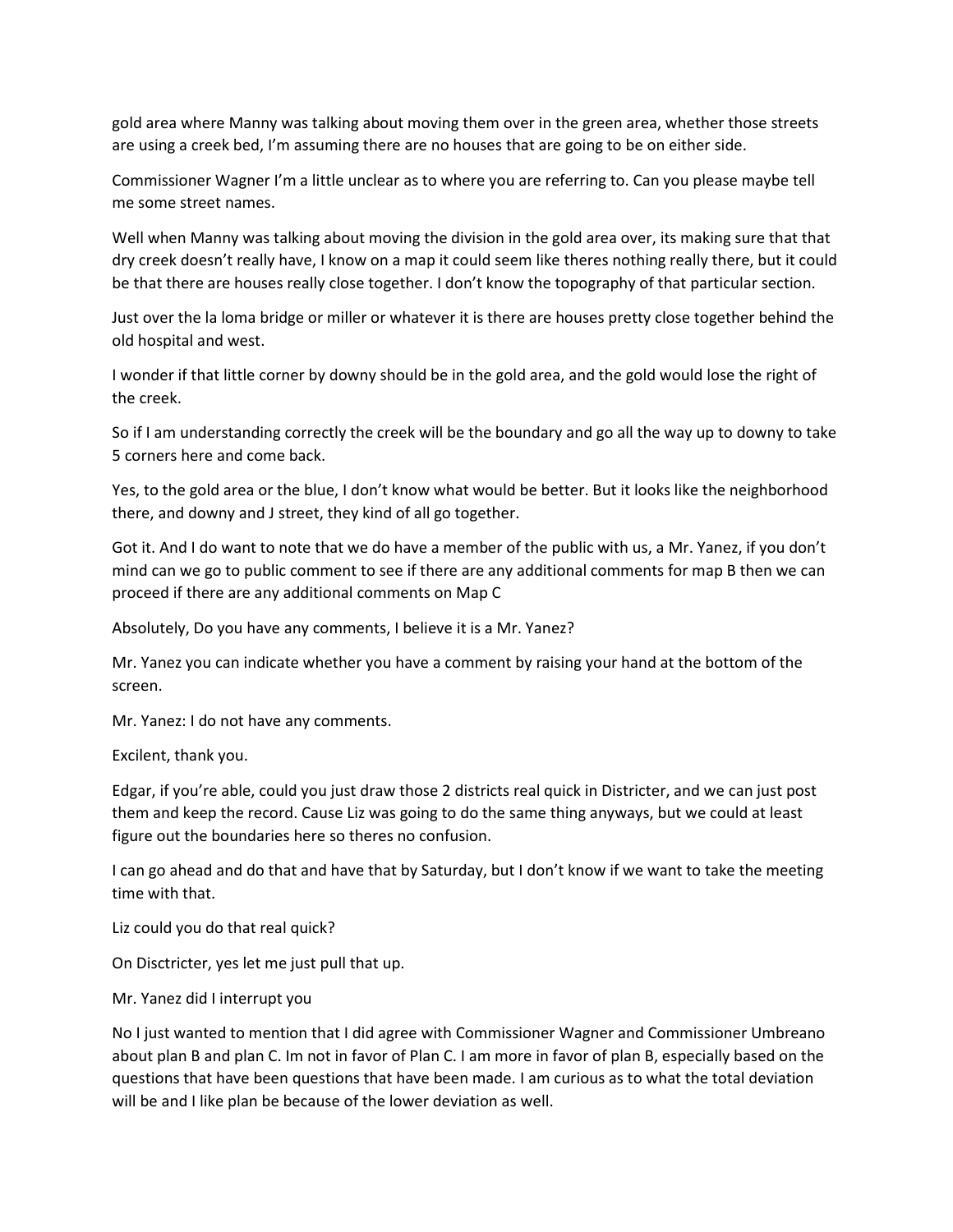#### I agree.

# Great Comment.

It seems the airport will be a little island but its still an island right now in district 4. I guess that's the way it is. They say the airport identifies itself better with the south of modesto than the north part of Yosemite.

So my districter is not working for whatever reason on my computer so I'm pulling up our actual fancy software so it might take a couple minutes just to get up on the screen.

While we have a couple minutes if we're going into pretty big detail in the La Loma area to make sure that it stays together, are there any other areas we should focus in on and make sure with the change that we're not breaking anything up with any of the other smaller changes?

#### That's a great question

I don't recall any significant changes really except those that border 3 and 2. The other ones would be so small as to be almost irrelevant.

Ill just chime in here. It appears to me here that the changes made in plan B, Commissioner Riddle, are associated with district 2, district 3, and district 4 only. So that would be that downey area, airport neighborhood, downtown area, no changes are made, and liz correct me if I'm wrong, to districts 1, 5 and 6 in plan B.

# That sounds right

So I guess the only part I'm looking at is that border between 3 and 4 where it looks like a few blocks that changed nothing to kind of focusing on there then the few blocks between 3, 4, and 2 um I actually I'm looking at between 3 and 4 just under 5 and 6 so kind of the northeast corner of Three that where three and four kind of changed over a little bit

yeah we should look at the URL commissioner rental I'm pulling it up now can you point me to what you're referring to while we wait for her software to go up and running. Let me go ahead and share my screen just to address the concern, can you point me to where you're referring to?

Yeah if you go up to that I'm going to look at it the map at the same time so it would be would be the east of Rose Avenue between Avenue and Oakdale yes its just looks a handful of blocks that have switched places. When I'm looking at the overlay of the lines on the the current districts in the the presentation and I'm just making sure that there was nothing we were breaking up there on.

I mean I'd assume it's probably fine but just since we're taking the time on that other section just make sure we're not breaking up anything important in that that area.

# you said east of Rose Avenue?

yeah so I'm looking at the plan B on the slide

real quick Edgar if you go to the existing slide with the black line overlay and then maybe go to the URL

at last slide 21 I'm looking at that one myself so that's what you talking about heading there now.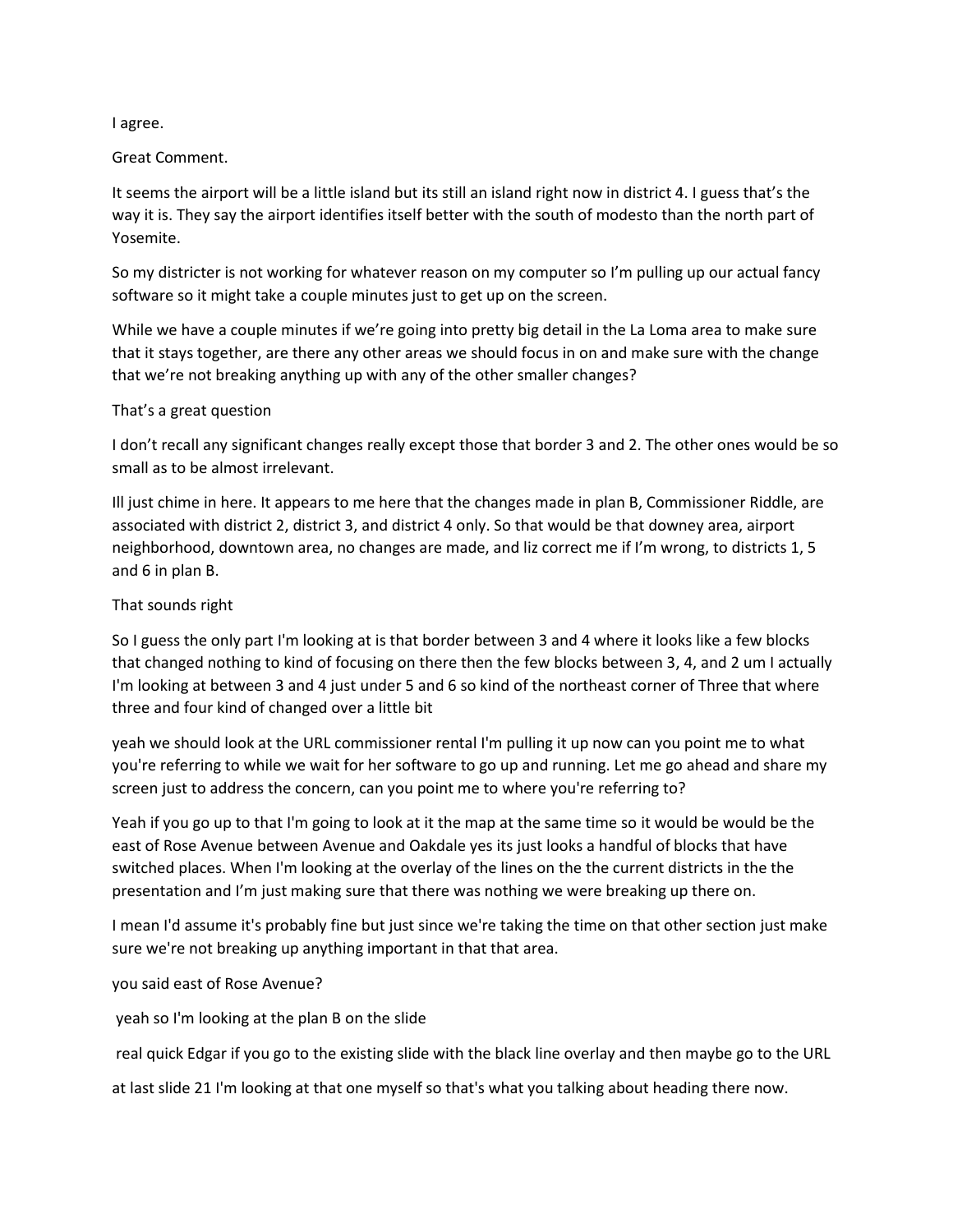I apologize it looks like my technology is not cooperating with me tonight so I can definitely do some live drawing on Saturday but yeah I don't think my computer's operating I'm sorry

I think we can help you work on that for Saturday.

commissioner riddle confirm you can see my screen.

yes right there where you have your mouse just that section that your switching over just making sure that there's nothing you know to zero in and if anybody knows if there's anything we'd be kind of breaking up there or if you know it makes sense to move that.

# yeah absolutely

I believe this is, without seeing the the names of the streets there, I believe that's Rose Avenue.

So what what's the East-West Road?

Briggsmore I believe.

Yeah that's what I assumed. We have brown ave school right there on rose, near Rose and Coffee. that we would probably want to keep them the same district around where it is now if it's grows out I mean it is the school if it's north of Briggsmore, if it's south of Briggsmore it's not Coleman Brown

Coleman is on Celeste right I'm almost positive that the city that the Briggsmore Street divides between Modesto city and sylvan. or it did, it used to. I dont know if it's changed.

I think it still does for the most part.

Rose avenue schools on rose way down in the south way down with scenic but it does encompass both sides of rose ave in terms of attendance. so that might be the reason why the corner may be part of the attendance area.

We may not be able to carve out perfectly as long as we don't cut out any of the cohesive groups, I think as far as rose ave school i think its fairly equal on both sides.

If I may, getting us to the section here it looks like this small section that's in your PowerPoint that's identified as being cut out of District 3 and being put into district for based on your PowerPoint is not reflected in Districter.

# and that is which one?

This is map B. at the intersection of these four districts between 5, 6, 3, and 4 and you're looking for, this area here that is split based on slide 21 in the PowerPoint as noted by the colors here looks like it's not the distriction is not made in Districter so it's a bit hard to tell but I think we can kind of walk through it I believe it's this pocket here that is being the small neighborhood. we've it's this pocket here that is being, this small neighborhood. so I in the new map, map B being proposed that neighborhood isn't in there in the previous Map, it had the little cut out to go there is that. Correct right?

yeah I felt so here's what you're saying and Districter, let me go to the PowerPoint now just so you can see them back to back and Edgar I have the URL up of the current lines so I can compare both of them side-by-side they can see exactly let me just fix my screen real fast okay so here we have oh no.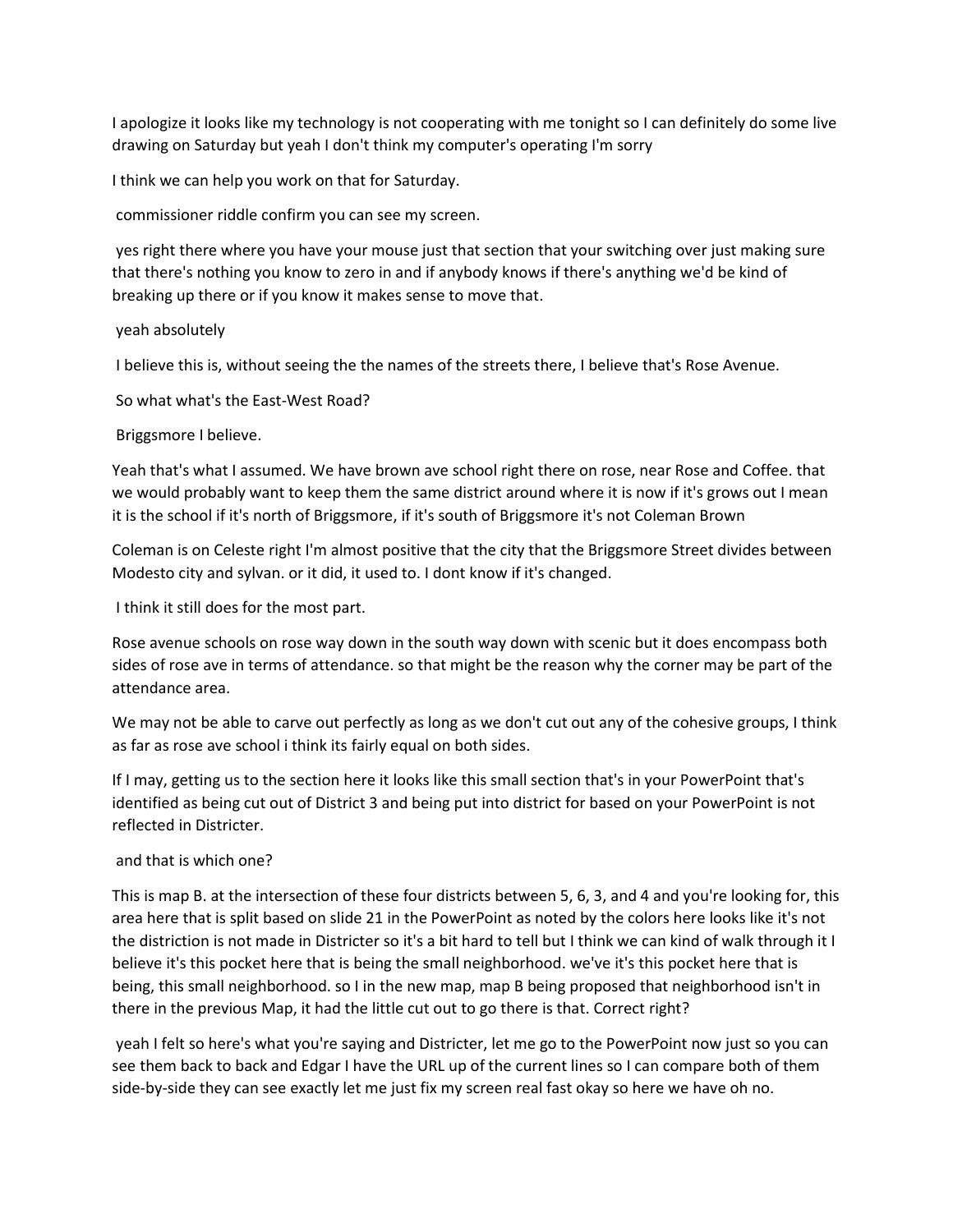# That's Map B correct?

This is Plan A and then I have plan B next to it I though I had, give me one second. I thought I had. I definitely. I have so many Maps you guys.

so planning is a minimal change so this wouldn't have changed. this is what the current lines would have and then this is Plan B. so it took off from Wylie drive down here

what's the name of the drive

Wylie drive

and then Road comes out here and then Sharon wood and then down Orangeburg and then up here so this area is what was taken out and put into I believe that's for North End as Briggsmore right.

area on the corner of Wylie and Rose there is a school what are the implications of moving that school to another District

I mean not much it really depends on how involved the community is around the school when they prefer to remain with District 3

I mean I would want to hear from community members on what it would mean for them to move from District three to district 4

just that again that Rose Avenue basically splits the school there are students on either side right so either way they're going to have it put to supervisor I mean, excuse me, to council members working for them

can I get my point looking at it wasn't to say that we have to go either way it was more just stay with moving that was there a reason it was kind of carved out you know initially or was it just going to happen stance and it's not a big deal.

Kind of switch between districts let me look at the notes really fast. so Rose Avenue becomes the major border running North and South it doesn't expand more than that. I think it was to sort of clean that up and make this shape and also population difference right so my assumption would be to adjust the population you done it before

there's a good chance that the reason it has that little carve-out is because they just needed to add a little population into the other one will release their the change and let the community give us their opinion and we'll find out if they really like we splitting anything or just thought it was unlikely what you call the population to even it out

you know some of the comments that have been submitted that I've read, they really don't deal with specific necessarily areas more very, very general comments but I think there're pretty homogeneous in terms of across the city everybody has the same concerns interest etcetera but they're not necessarily specific to an area in terms of wants or needs besides you know quiet Streets, crime, etcetera, so I don't know how much I'll wait and see for sure but I don't know how much fuss that will get. you're not breaking up or area that's just a commentary on my part

I would agree with you commissioner because I think everybody is fairly happy with their District I think it's more in general the way they want the Modesto City to go or what they feel are the benefits in there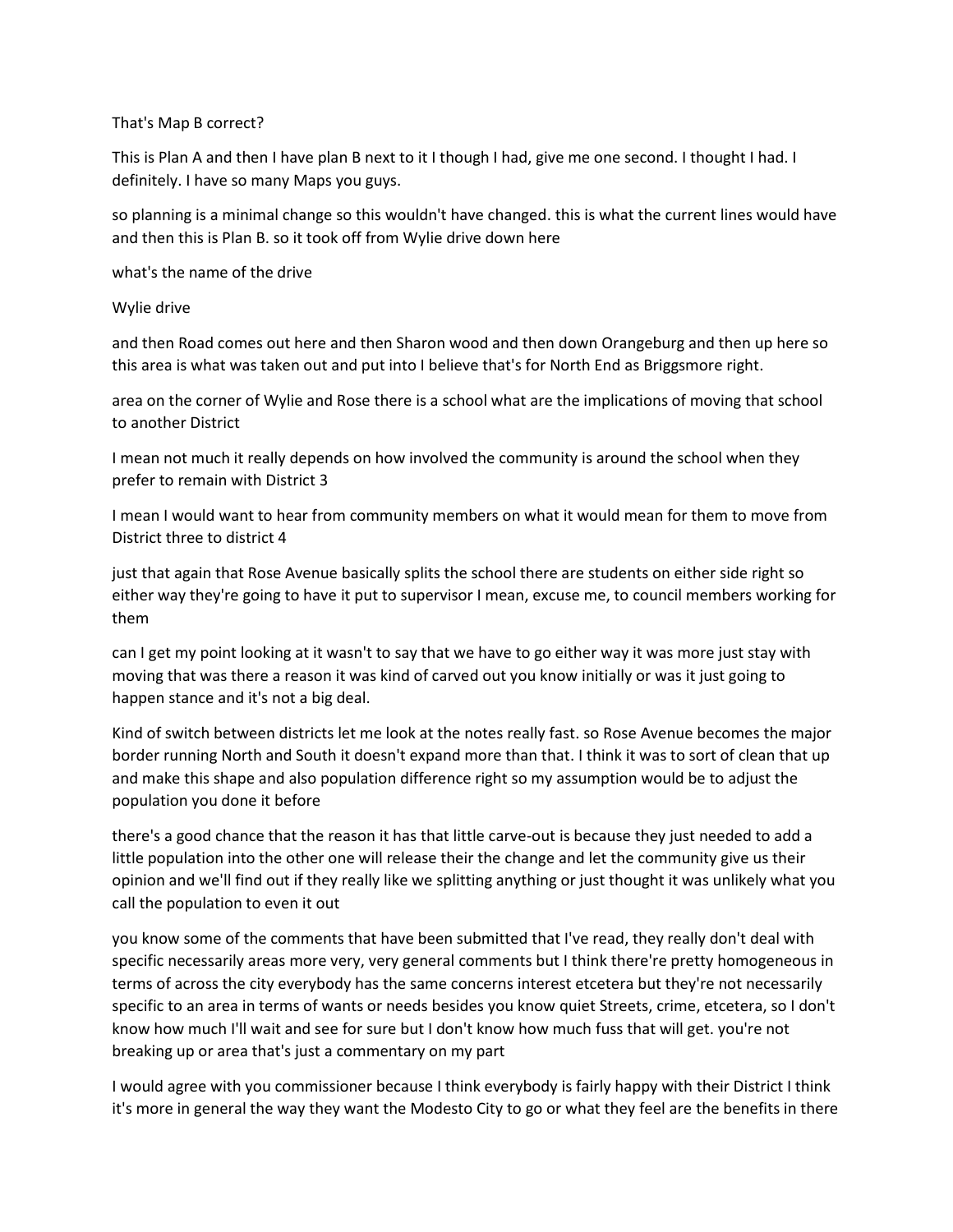and the reasons why Modesto is doing what it's doing so to me Plan B still looks like the one that is changing slightly but it's cleaning up some of the lines and I don't think it's going to necessarily cause a general uproar with the people who are being affected from those lines being changed.

now we're going to have additional comments available time available once we decide on a recommended that redistricting redistrict map so that is really probably when we'll hear more concern. many right I think that once we posted with the changes they probably can give us more Direction. So, we don't have any additional public comments I'm assuming so with that I'm going to close the public hearing.

well hold on one second okay I don't think we should close it right Alex we're still discussing Maps?

well is there any other comments? It sounds like there's no additional comment from the Public you could close the public hearing and if you want move on to the next item if you're done providing feedback to staff

me the only other additional and this could go into her directions to staff is again the comment that was made about providing that on Saturday and I can't remember, Jessica we're still going to be remote right on Zoom?

Yes.

So we close out I'm closing up the a public hearing. directions to staff besides Liz. anything else?

okay next time, just to be clear, the direction to staff and Liz is to come back Saturday or next week, Depending on time, See how fast we can get these changes to you with the recommended changes to plan B that we talked about just now.

so next steps and future meeting dates and we discuss the past plan meeting dates any changes Jessica?

Nope still virtual agenda is on the website all updated information is on the website and that should be it if you have any questions my contact information

did I hear someone want to make a comment?

I just I was looking at a District 4 on the side I just anyone know also why south of Briggsmore and between 4 and 6 that Corner is in District Six and not in District 4? I just wondering if we just let the population or a newer neighborhood?

Which one?

map B, the east corner of district 4, south of Briggsmore it's in district 6 is there a reason why its in district 6 besides equalizing the population.

I believe that is there for equalization, but I will double check that and get back to you on Saturday.

Okay so number eight matters too late for the agenda anything else anyone would like to add

I did just want to mention actually on item 7 next steps in future meeting date February 3rd which is Thursday monthly meeting I have open house that night and it will either be virtual or in person not sure